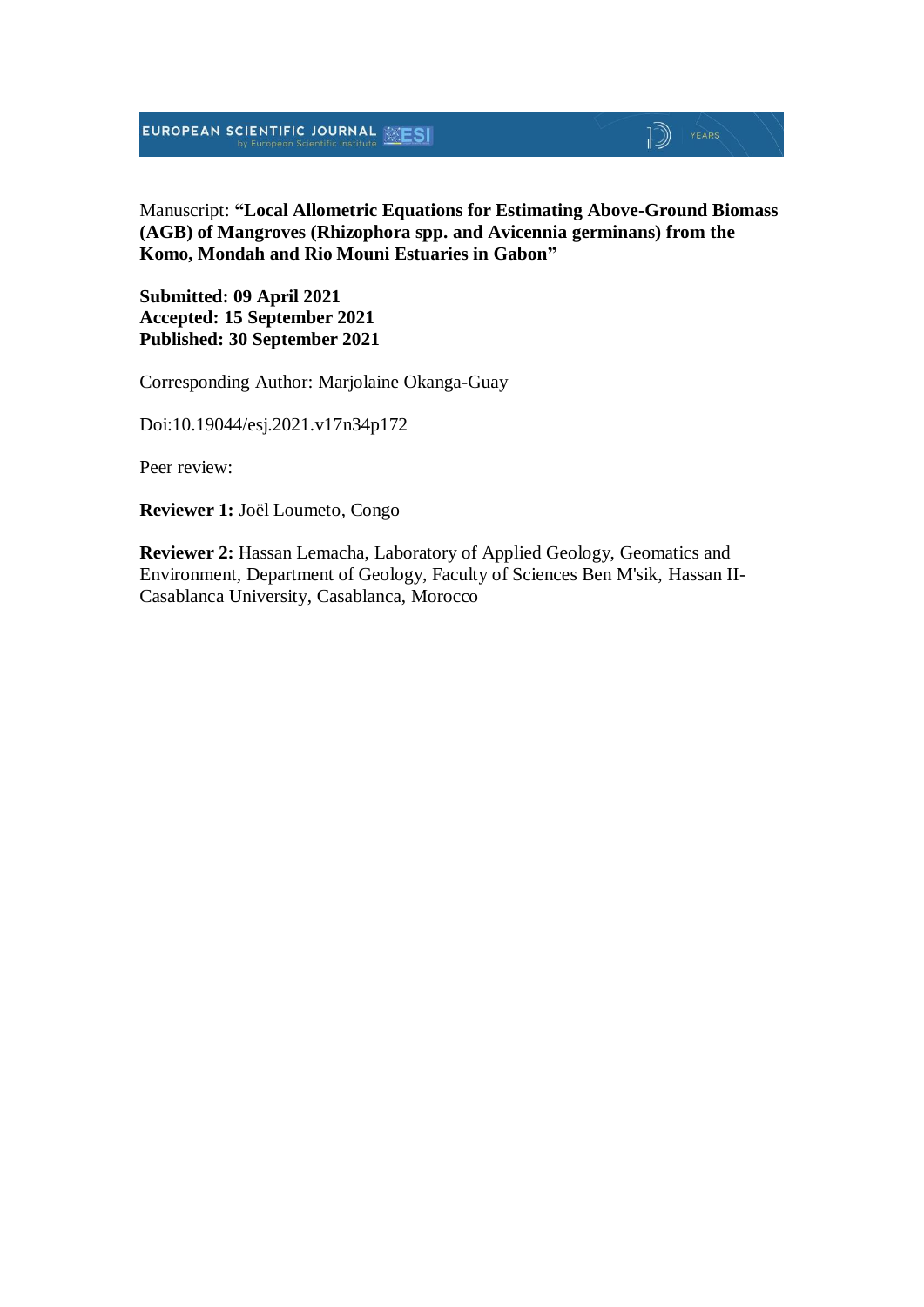# **ESJ** *Manuscript Evaluation Form 2021*

This form is designed to summarize the manuscript peer review that you have completed and to ensure that you have considered all appropriate criteria in your review. Your review should provide a clear statement, to the authors and editors, of the modifications necessary before the paper can be published or the specific reasons for rejection.

Please respond within the appointed time so that we can give the authors timely responses and feedback.

NOTE: ESJ promotes peer review procedure based on scientific validity and technical quality of the paper (not perceived the impact). You are also not required to do proofreading of the paper. It could be recommended as part of the revision. *ESJ editorial office would like to express its special gratitude for your time and efforts. Our editorial team is a substantial reason that stands ESJ out from the crowd!* 

| Date Manuscript Received: 21.4.2021                                                                                                                                   | Date Review Report Submitted: 22.5.2021 |  |  |
|-----------------------------------------------------------------------------------------------------------------------------------------------------------------------|-----------------------------------------|--|--|
| Manuscript Title: Preliminary local allometric equations for estimating above-ground biomass<br>(AGB) of mangroves from Komo, Mondah and Rio Mouni estuaries in Gabon |                                         |  |  |
| ESJ Manuscript Number: 14170 Article Text 41366 20210408                                                                                                              |                                         |  |  |
| You agree your name is revealed to the author of the paper:                                                                                                           | Yes/No NO                               |  |  |
| You approve, your name as a reviewer of this paper, is available in the "review history" of the paper: Yes/No YES                                                     |                                         |  |  |

You approve, this review report is available in the "review history" of the paper: Yes/No YES

# **Evaluation Criteria:**

**Please give each evaluation item a numeric rating on a 5-point scale, along with a thorough explanation for each point rating.**

| <i><b>Ouestions</b></i>                                                                                                                                                                                                                                                                                                     | <b>Rating Result</b><br>$[Poor]$ 1-5<br>[Excellent] |  |
|-----------------------------------------------------------------------------------------------------------------------------------------------------------------------------------------------------------------------------------------------------------------------------------------------------------------------------|-----------------------------------------------------|--|
| 1. The title is clear and it is adequate to the content of the<br>article.                                                                                                                                                                                                                                                  | 3                                                   |  |
| The title is not so clear, because field data collection was made on one site only:<br>Mondah estuary. In the other side, they are allometric equations for estimating<br>above-ground biomass (AGB) of two mangrove species (Rhizophora and<br>Avicennia) from Mondah estuary, not mangrove ecosystem having many species. |                                                     |  |
| 2. The abstract clearly presents objects, methods and<br>results.                                                                                                                                                                                                                                                           | 3                                                   |  |
| The abstract needs to be improved:                                                                                                                                                                                                                                                                                          |                                                     |  |
| Introduction should not focus on biomass but rather above-ground biomass,<br>because biomass includes above-ground and below-ground biomass;                                                                                                                                                                                |                                                     |  |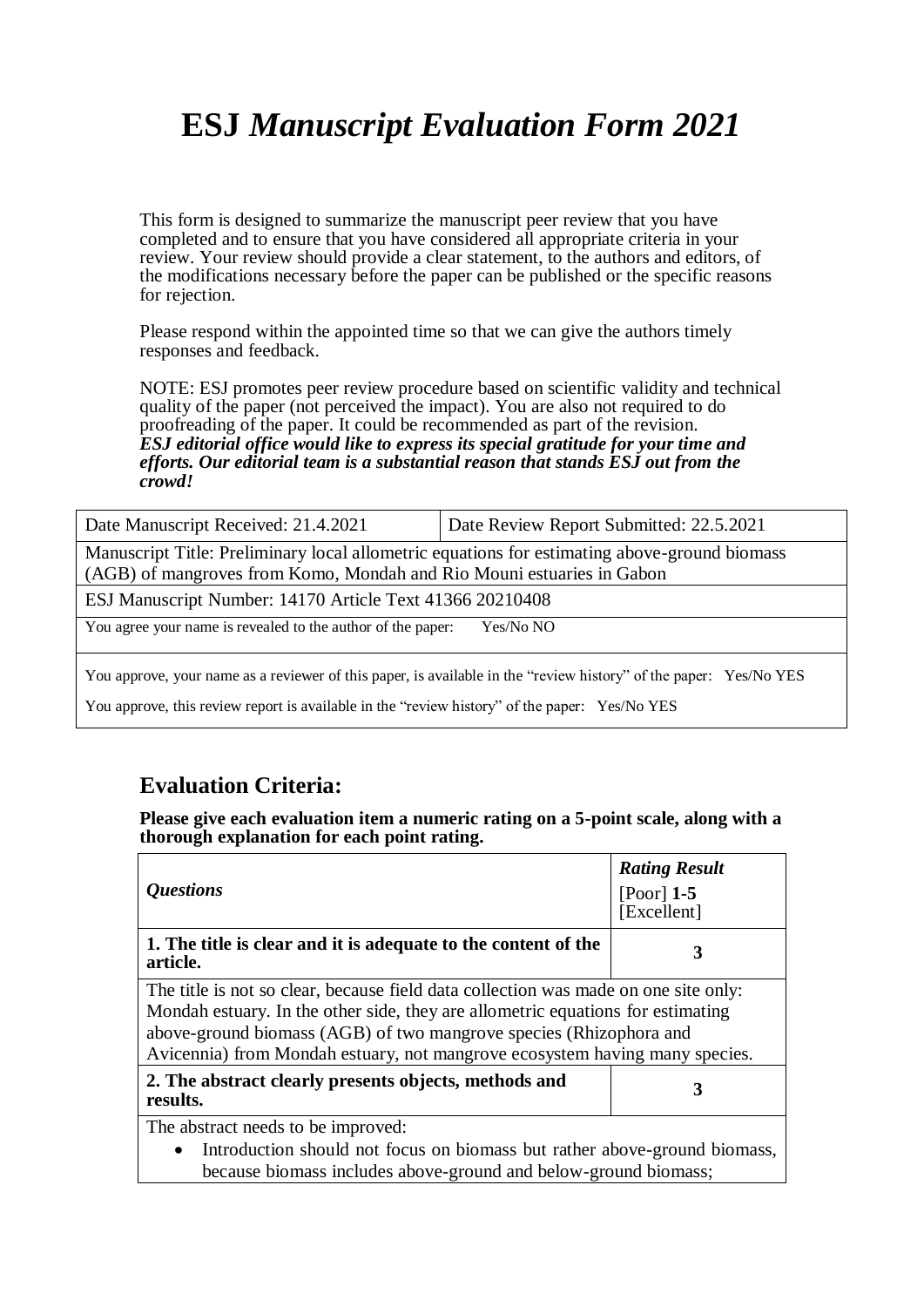- Authors must choose between" Allometric model "and" Allometric equation ";
- How many trees for each of the two species and the range of tree diameter and height values?
- What are the physical parameters of the tree used to build the models?
- Authors must define the three models presented (AGBbark, AGBwood and AGBmix), and indicate the best model?
- Authors must refrain from giving affirmative statements like `` These local equations, developed with the densities of wood and bark, improve the precision of the estimate of the biomass '' because the manuscript only addressed the 'establishing models and not evaluating them in comparison with those pre-established by other authors:

# **3. There are few grammatical errors and spelling mistakes in this article. <sup>3</sup>**

*Concerning grammatical errors and spelling mistakes, suggestions are inserted in the manuscript jointed to this evaluation form to improve it.*

#### *Introduction section.*

The introduction section should be reviewed as follows:

- Authors must present a context related to mangroves: type of ecosystem, main species, their importance while freeing their place in the fixation of atmospheric CO2;
- Authors could indicate the place of allometric models in the estimation of biomass and therefore forest carbon, the types of allometric models existing (multispecies and monospecific), the physical parameters of the tree used in their establishment and indicate their location of the models;
- Authors must present the problematic and the objects of the study. It is important to show the weaknesses of the allometric models used to estimate the above-ground or below-ground biomass of mangrove tree species in Africa. *Sampling (number of individuals felled), interval of trees diameter and the generated biases could be evoked.*

Following Articles could be useful :

**Komiyama et al. (2005)**\_doi:10.1017/S0266467405002476 ;

**Kirui et al. (2006)**\_Allometric Equations for EstimatingAbove Ground Biomass of Rhizophora mucronataLamk. ;

**Banerjee et al.(2013)**[\\_http://dx.doi.org/10.1016/j.biombioe.2013.05.010;](http://dx.doi.org/10.1016/j.biombioe.2013.05.010)

**Hutchison et al.(2013)** doi: 10.1111/conl.12060 ;

**Ajonina et al.(2014b)**\_DOI: 10.1007/978-3-319-06388-1\_15 ;

**Ajonina et al. (2014a)**\_Ajonina, G. J. G. Kairo, G. Grimsditch, T. Sembres, G. Chuyong, D. E. Mibog, A. Nyambane and C. FitzGerald 2014. Carbon pools andmultiple benefits of mangroves in Central Africa:Assessment for REDD+. 72pp ;

**Sitoe et al. (2014)** doi:10.3390/f5081967 ;

**Trettin et al. (2015)\_**DOI: 10.1007/s11273-015-9465-8 ;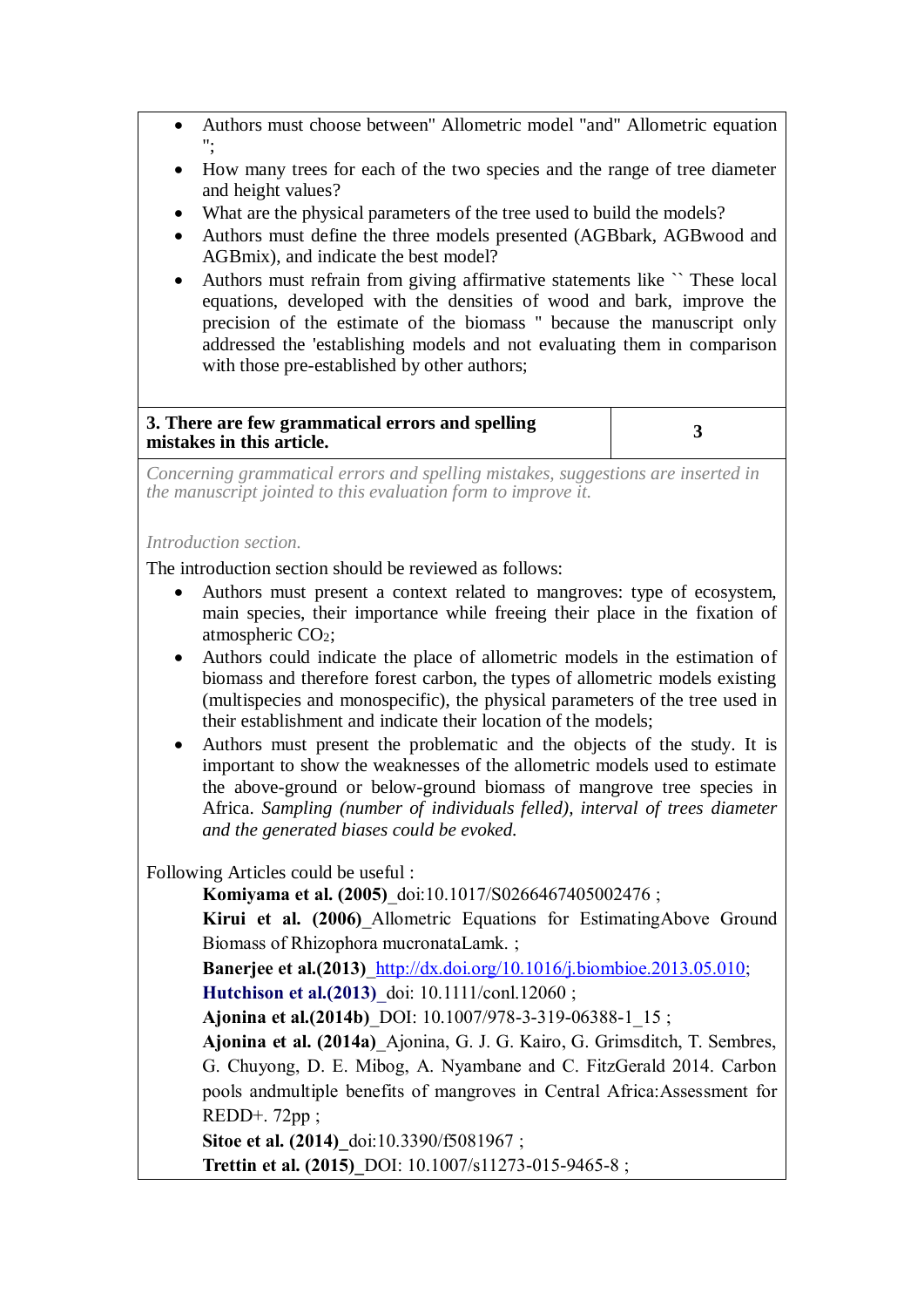**Jadot (2016)\_***La Mangrove, un écosystème au service de l'homme. ES Caribbean LLC. 14pp.*DOI: 10.13140/RG.2.2.35082.88002 ; **Scales and Friess (2019)\_**https://doi.org/10.1007/s11273-019-09680-5.

| 4. The study methods are explained clearly. |  |
|---------------------------------------------|--|
|                                             |  |

Study area: It is only one study site, Mondah estuary.

Field data collection methods:

More information must be given. Then, in the aim to improve the fied data collection section, answers to following questions could help.

- Data collection period?
- Why was the field data collected at the Mondah site only ? while three study sites are mentionned : Komo, Mondah and Rio Mouni estuaries
- How many trees were sampled for each species?
- What are the diameter classes that have been retained?
- At what level of the roots and trunk did the authors harvest the wood aliquots and how many aliquots per compartment and per species?
- How did store the aliquots in the field and transfert to the laboratory?
- How many 10mx10m plots for the study ?

Density

References (sources) for the equations used for '' The volume and density of each sample should be given :

 $V = h * L * l$  (Equation 1)

where  $V =$  volume, h = thickness, L = length and l = width.

 $(P) = V / M$  (Equation 2)

where M is the dry mass of each sample.

Density formula presented here seems to be wrong ; the correct formula would be :  $\rho = m / v;$ 

Aboveground biomass and validation model

- The use of the Allometric model of Adjonina (2008) for the estimation of the aboveground biomass reveals that trees were not felled. Then, the biomass obtained is a *predicted biomass*, not an *oberved biomass*
- Some information on the selected validation parameters are needed (RMSE and BIAS).
- What was the shape of the models retained for this study after estimating the aboveground biomass of each tree : linear, power,…?

| 5. The results are clear and do not contain errors.              |  |
|------------------------------------------------------------------|--|
| The results are clear, but their presentation could be improved. |  |
| <b>Results</b>                                                   |  |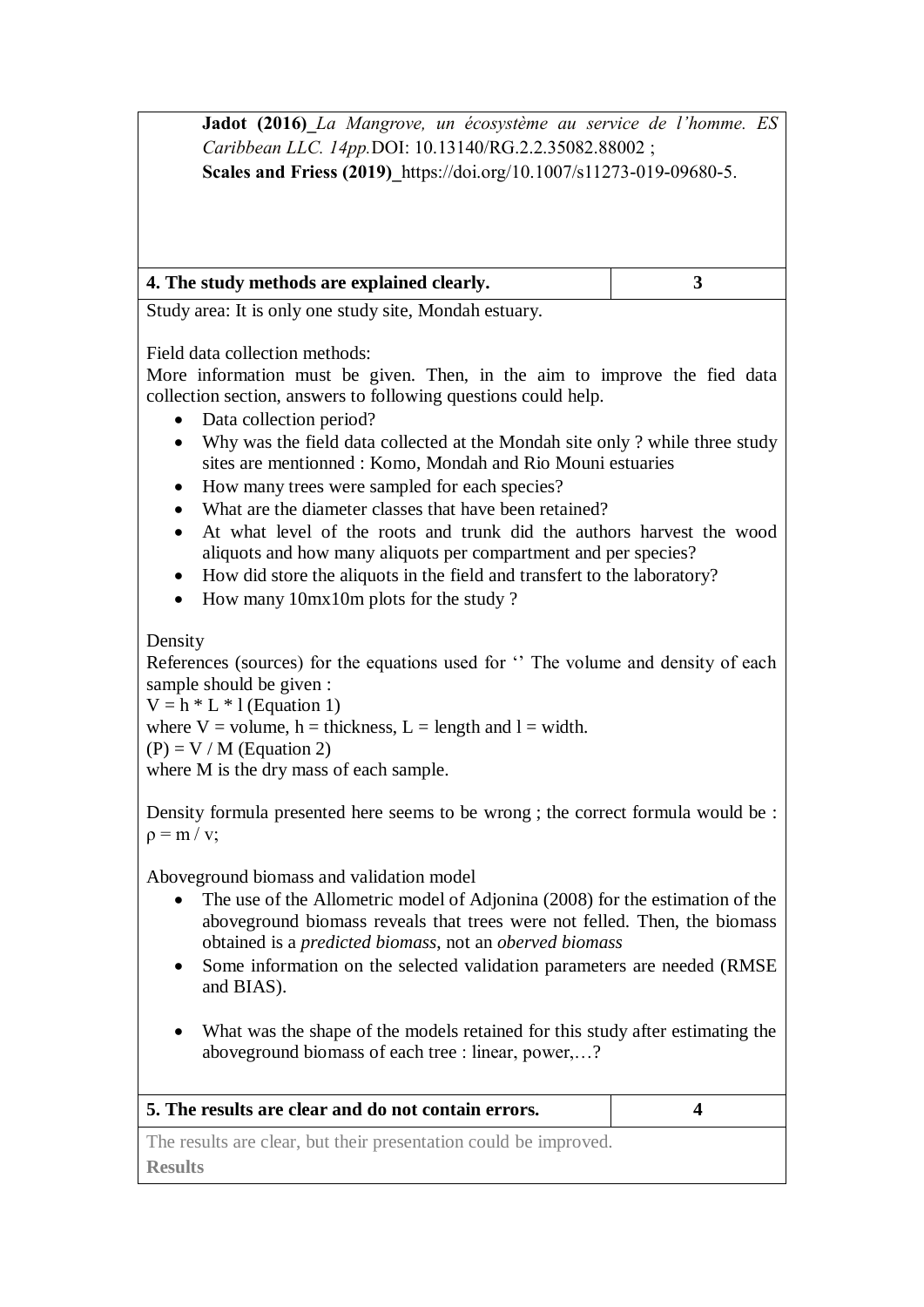- It seems possible to have the first subtitle on « Tree biomass and density ».
- Regarding the second subtitle « Allometric model for estimating aboveground biomass », it is necessary to go back to the type and the form of the model ( $y = aXb$ ) in the part-modeling of the « Material and method » section .
- The titles of figures must appear at the bottom and not at the top, and those of tables at the top.
- Table 2 could be improved by simply outlining the model formulas ; the coefficients are already known.

Discussion

The figure could be removed in the discussion section. It seems to be a result.

The results could be discussed by comparing the masses obtained in this study with that of the other studies, showing the best model of the three types chosen (bark, wood or mix) and which biases are generated by the use of existing models.

| 6. The conclusions or summary are accurate and<br>supported by the content.             |  |  |  |
|-----------------------------------------------------------------------------------------|--|--|--|
| Taking into account suggestions made, the conclusions and summary should be<br>rewrite. |  |  |  |
| 7. The references are comprehensive and appropriate.                                    |  |  |  |
| Authors should follow author instructions to better present bibliographic<br>$\bullet$  |  |  |  |

references. For exemple:

Alves L.F., Vieira S.A., Scaranello M.A., Camargo P.B., Santos F.A.M., Joly C.A. and Martinelli L.A., 2010. Forest structure and live aboveground biomass variation along an elevational gradient of tropical Atlantic moistforest (Brazil). Forest Ecology and Management, 260, 679–691.

More references can be completed: see "Introduction" section.

# **Comments and Suggestions to the Author(s):**

- The theme is topical and concerns a special ecosystem. However, the title should be reviewed because only one study site was sampled.
- The selection in the use of the expression Allometric model and Allometric equation must be made.
- Two specific objectives could be retained for the present study: (i) Establishment of allometric models and (ii) Evaluate the prediction of established models and existing ones.
- The introduction should be rewriten.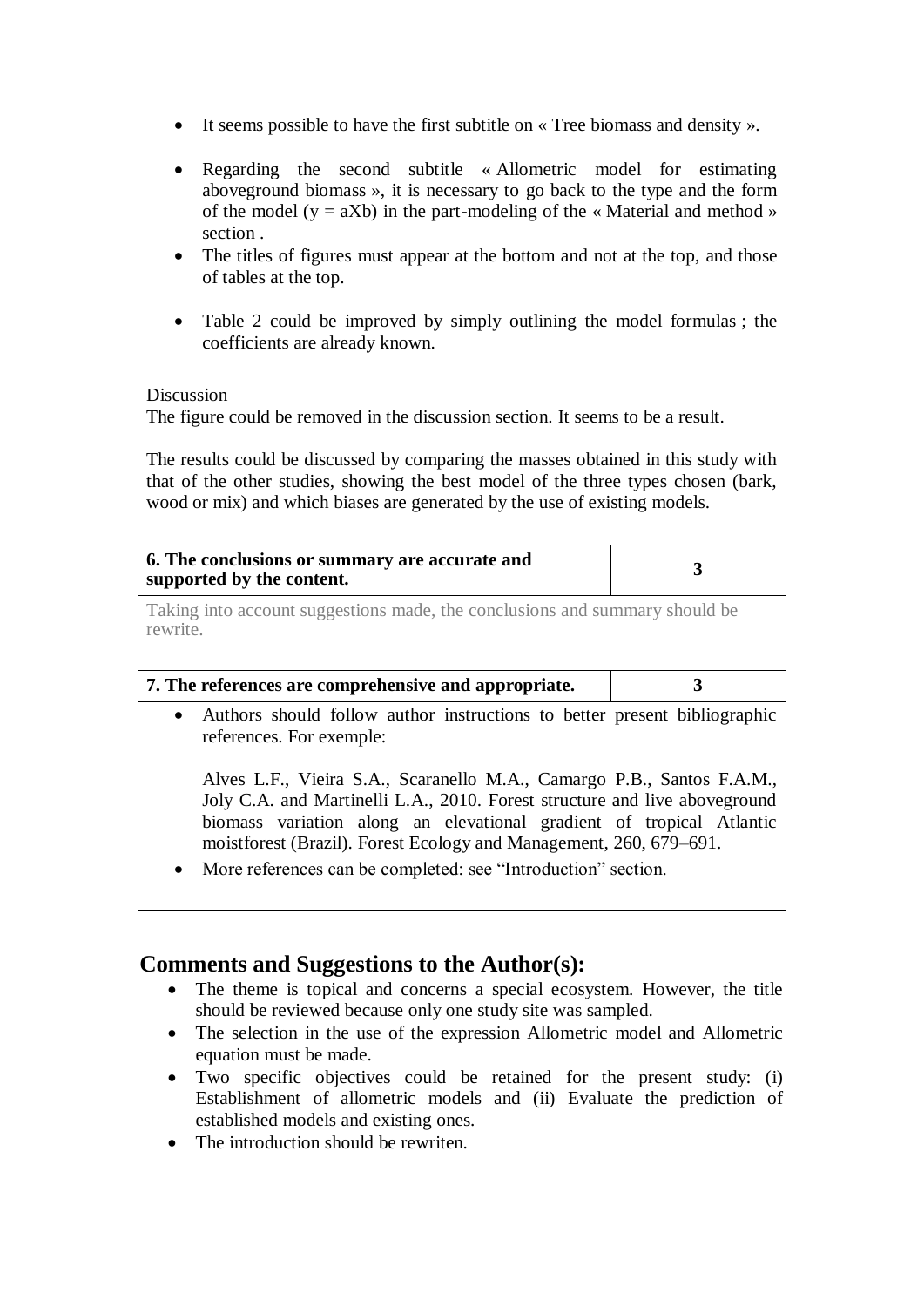- The Material and Methods part is also to be improved according to the questions asked above and based on the existing work to justify some choices.
- The results, discussion and conclusion could be better presented.

Some comments and suggestions are made on manuscript jointed to this evaluation.

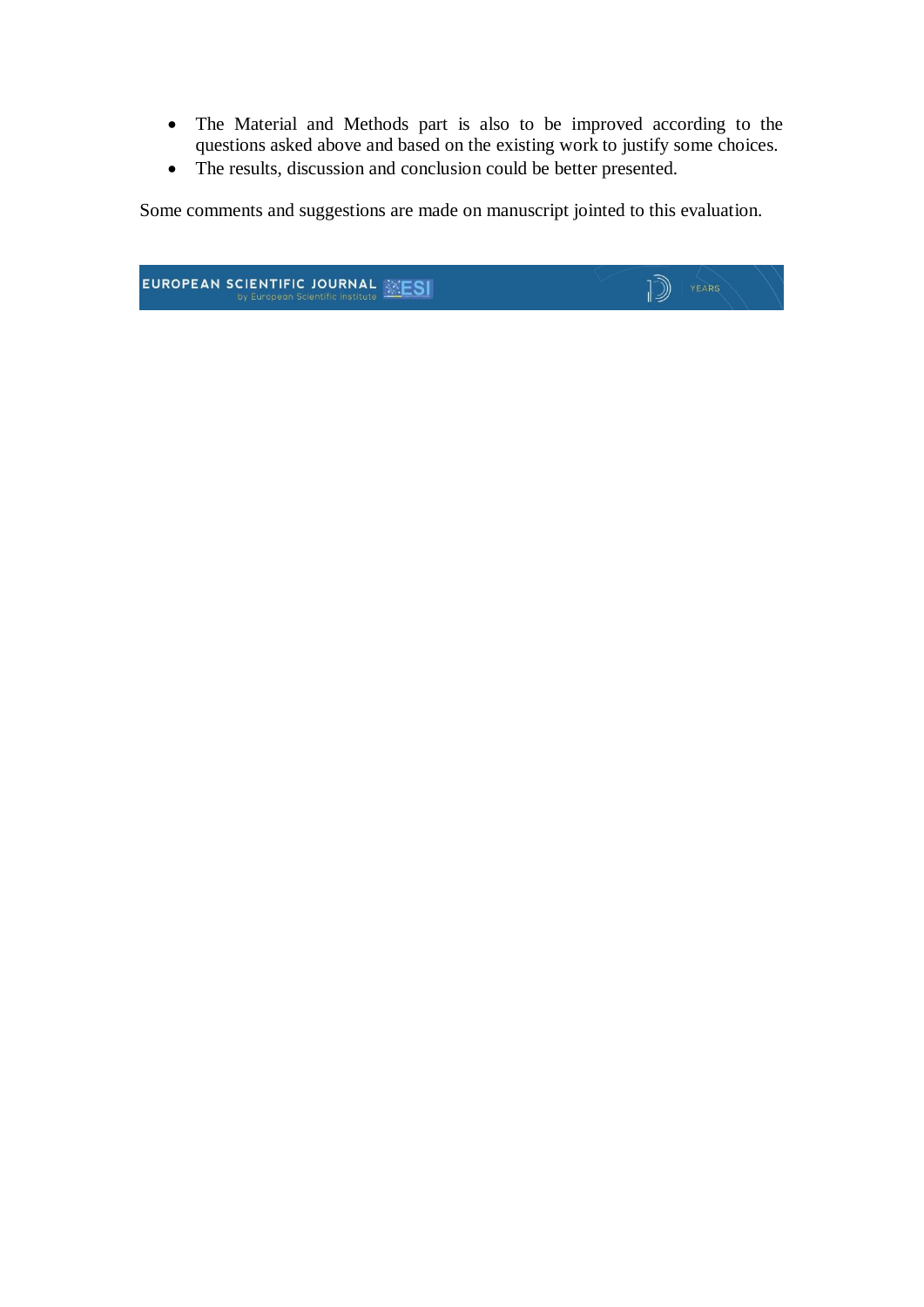# **ESJ** *Manuscript Evaluation Form 2021*

You agree your name is revealed to the author of the paper:

**\*** As part of the Open Review, you can choose to reveal your name to the author of the paper as well as to authorize ESJ to post your name in the review history of the paper. You can also choose to make the review report available on the ESJ`s website. However, ESJ encourages its reviewers to support the Open Review concept.

- Yes
- $\overline{O}$  No

You approve, your name as a reviewer of this paper, is available in the "review history" of the paper: **\***

- $\bullet$  Yes
- $\overline{C}$  No

You approve, this review report is available in the "review history" of the paper:

- **\***
- $\bullet$  Yes
- $\overline{O}$  No

## **The TITLE is clear and it is adequate to the content of the article.**

**\*** *(Please insert your comments)*

Yes

## **The ABSTRACT clearly presents objects, methods, and results.**

**\***

(Please insert your comments)

Revoir les mots clés

Nous avons marqué les corrections sur le document.

Mots-clés: Biomasse des Mangrove, Gabon, Afrique Centrale, Avicennia et Rhizophora, Densité.

Équation allométrique: ce mot clé ne figure pas dans le résumé.

## **There are a few grammatical errors and spelling mistakes in this article.**

(Please insert your comments)

No

## **The study METHODS are explained clearly.**

**\***

(Please insert your comments)

les méthodes sont claires

le travail est bon

## **The body of the paper is clear and does not contain errors.**

**\***

(Please insert your comments)

Ajoutez la source et l'année pour : Map 1: Location of mangroves in Gabon's Estuary Province (Source, Année)

## **The CONCLUSION or summary is accurate and supported by the content.**

**\*** (Please insert your comments) La conclusion est bien rédigée.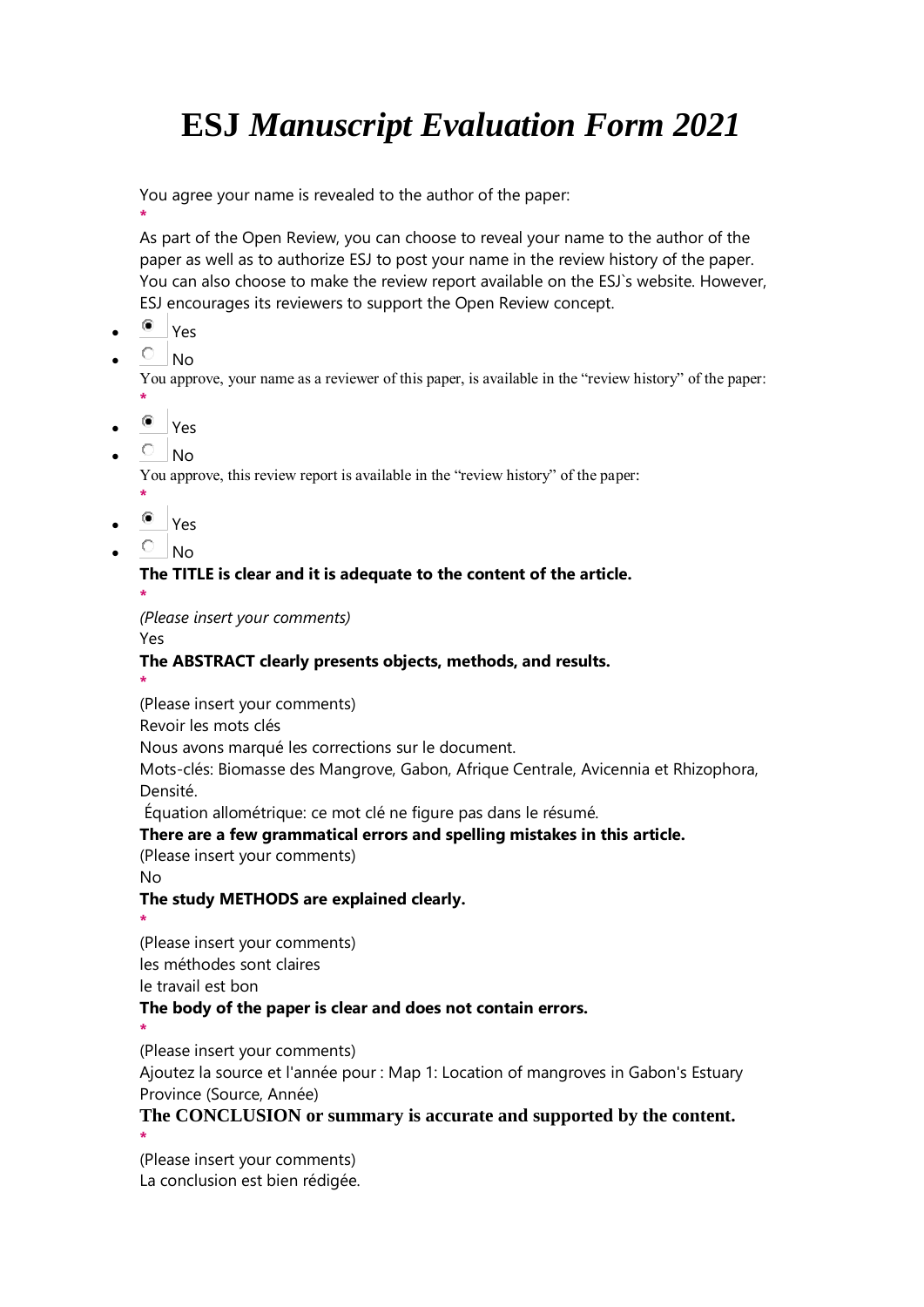#### **The list of REFERENCES is comprehensive and appropriate.**

**\*** Each in-text citation has to be included in the list of references and vice versa. (Please insert your comments)

Ajoutez des références récentes pour améliorer la qualité du travail (2019, 2020, 2021) *Please rate the TITLE of this paper.*

[Poor] **1-5** [Excellent]

- **\***
- $0<sub>1</sub>$
- $\overline{O}$  2
- $\circ$  3
- $\overline{O}$  4
- $\bullet$  5

*Please rate the ABSTRACT of this paper.* [Poor] **1-5** [Excellent]

- **\***  $\circ$  1
- $\overline{O}$  2
- $\circ$  3
- $\bullet$  4
- $\cdot$   $\circ$  5

*Please rate the LANGUAGE of this paper.* [Poor] **1-5** [Excellent]

- **\***  $\circ$  1
- $\circ$  2
- $\circ$  3
- $\circ$  4
- $^{\circ}$ <sub>5</sub> *Please rate the METHODS of this paper.* [Poor] **1-5** [Excellent]
- **\***
- $\circ$  1
- $O_{2}$
- $\circ$  3
- $\circ$  4
- $\bullet$  5
	- *Please rate the BODY of this paper.* [Poor] **1-5** [Excellent]
- **\***  $^{\circ}$  1
- $\circ$ <sub>2</sub>